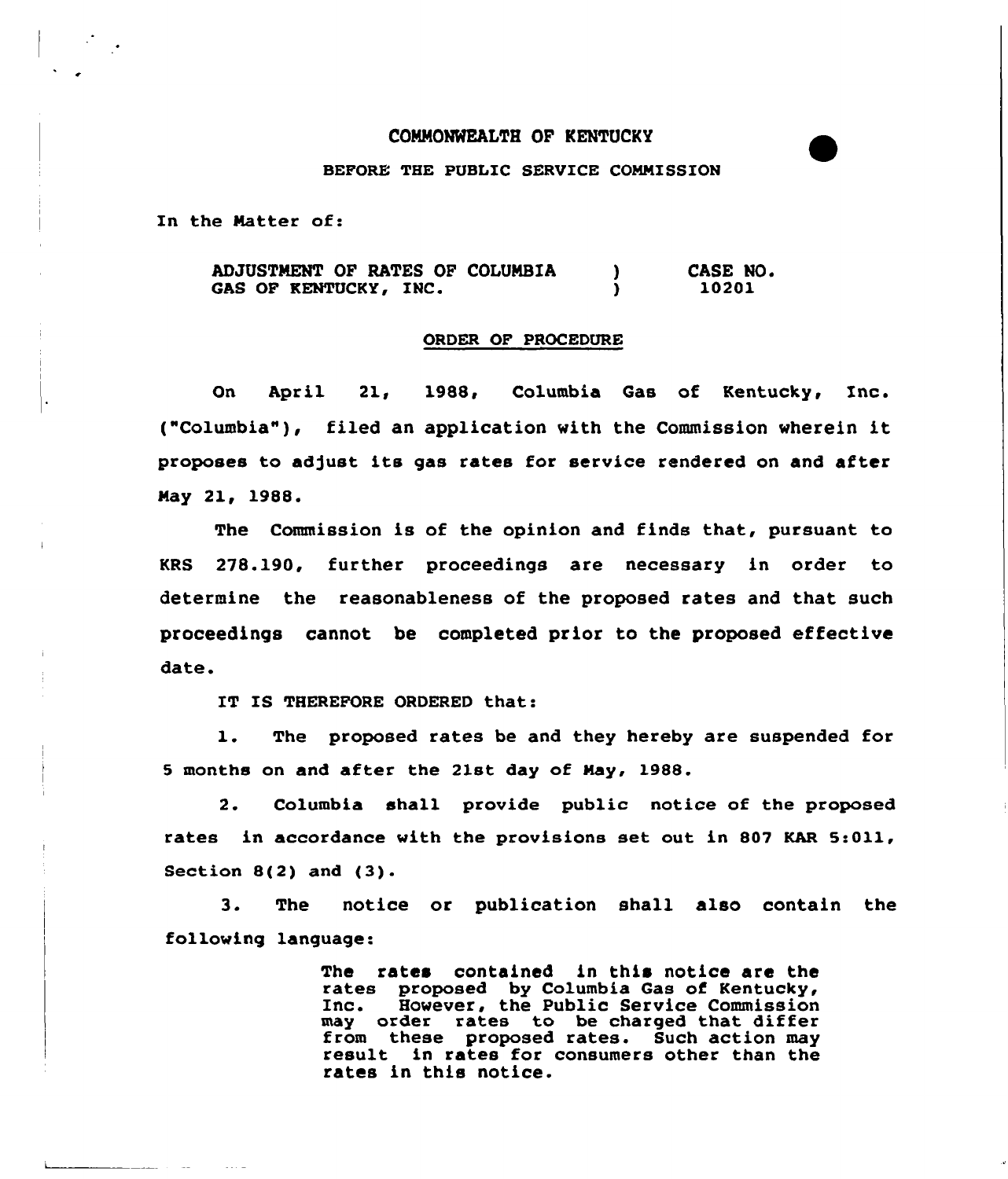4. The procedural schedule listed in Appendix <sup>A</sup> shall be followed.

5. All requests for information and responses thereto shall be appropriately indexed. All responses shall include the name of the witness who will be responsible for responding to the questions related to the information provided, with copies to all parties of record and 12 copies to the Commission.

6. Columbia shall give notice of the hearing in accordance with the provisions set out in 807 KAR 5:011, Section 8(5).

7. Notions for extensions of time with respect to the schedule herein shall be made in writing and will be granted only upon a showing of compelling reasons.

8. Nothing contained herein shall prevent the Commission from entering further Orders in this matter.

Done at Frankfort, Kentucky, this 29th day of April, 1988.

PUBLIC SERVICE COMMISSION

Cul D. / Vermen

**ATTEST:** 

Executive Director